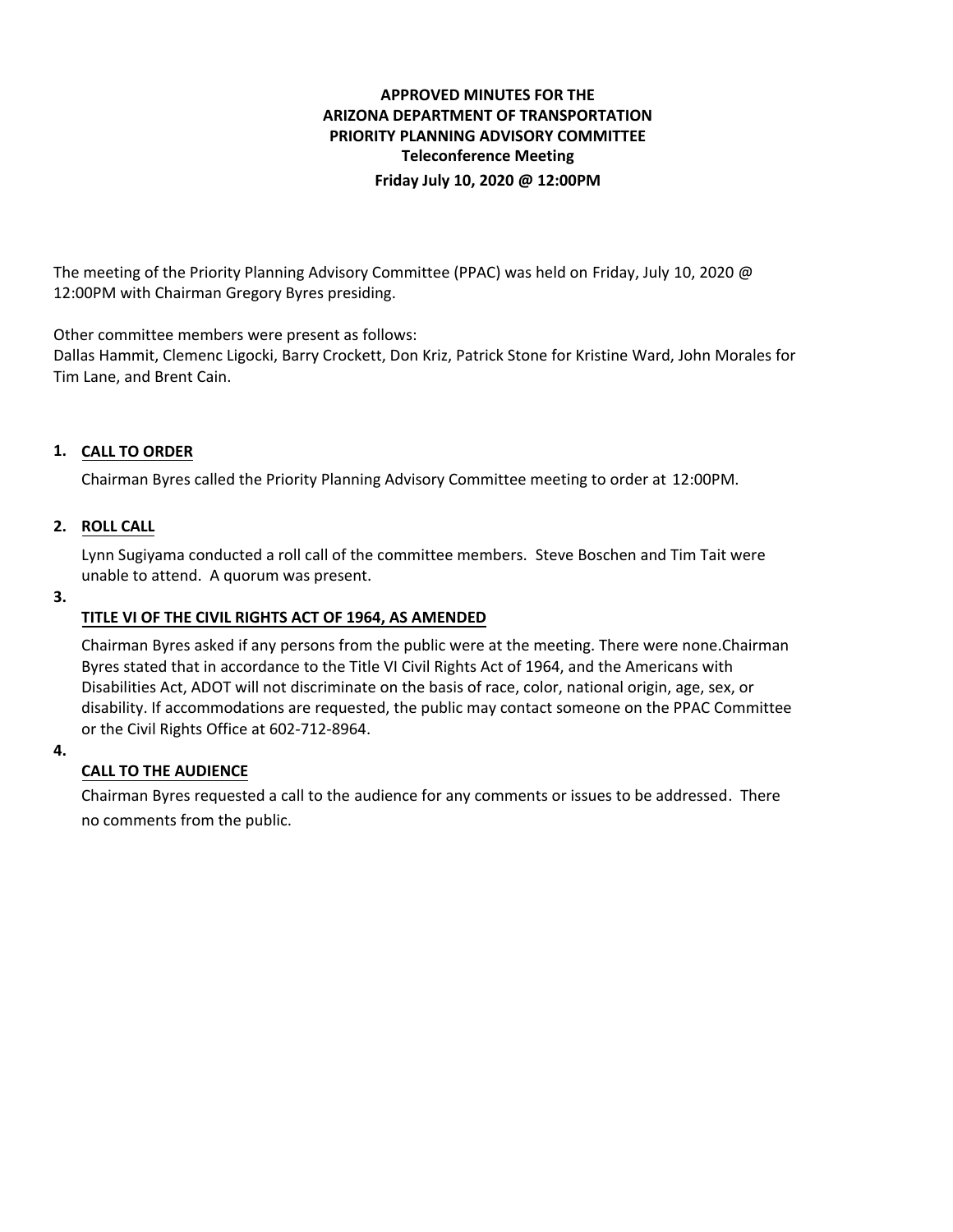FY 2020-2024 Airport Development Program – Projects Discussion and Possible Action

5-1. AIRPORT NAME: Grand Canyon Nation Park Airport GRANT MANAGER: Lisa Yahraus

REQUESTED ACTION: New Project. Reconstruct Airport Access Road System and Main Terminal Restroom Renovation

**Item 5-1 was presented by: Matthew Munden Chairman called for a motion to approve Item 8-1. Brent Cain made the motion to approve. Dallas Hammit seconded the motion. Motion carried unanimously.**